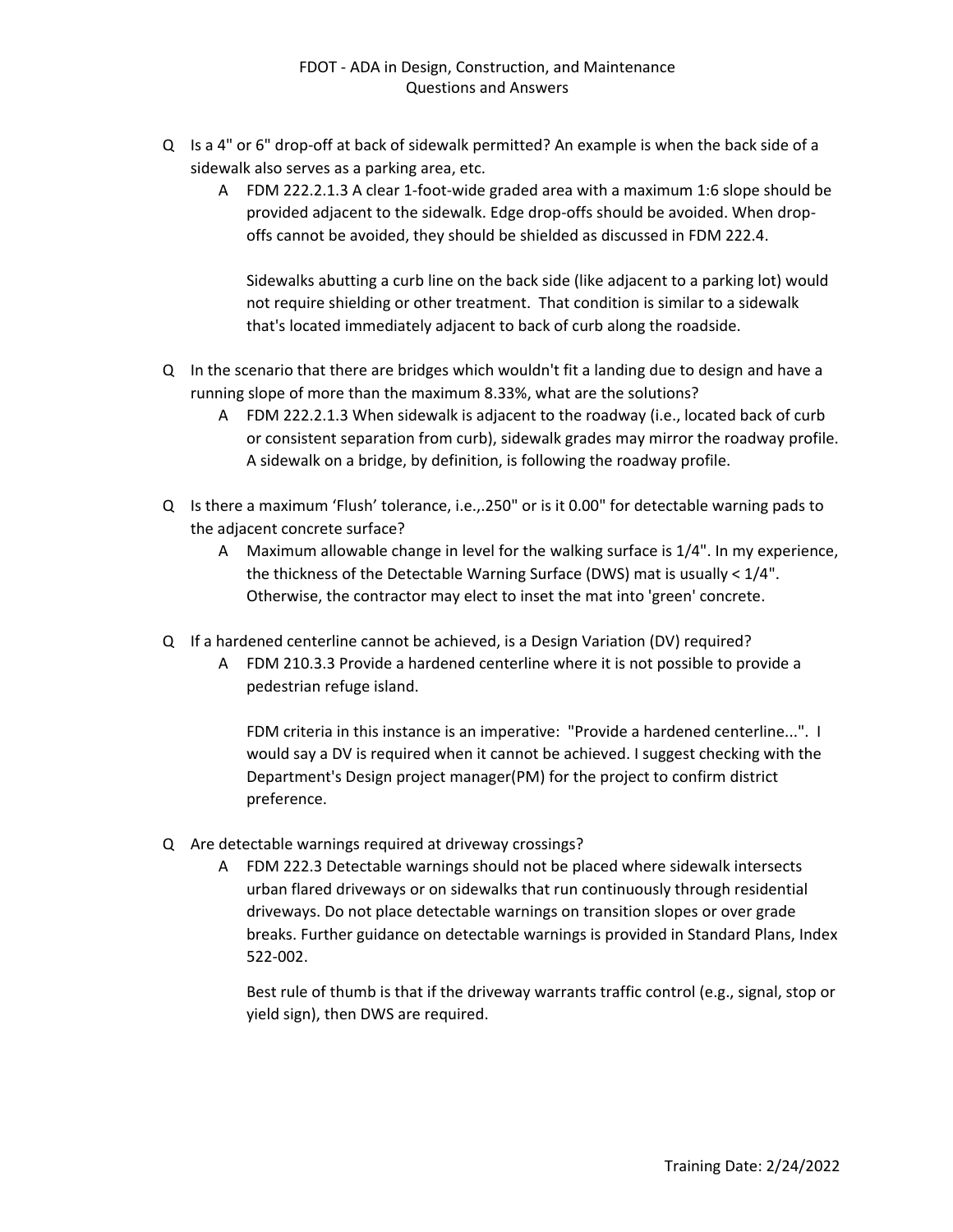- Q At a curb ramp to meet the max 5-feet back from the curb, can the detectable warning be strapped across the width of the sidewalk?
	- A Ultimately, for the safety of individuals with visual disabilities, the DWS must be properly located relative to the interface with the roadway - even if that means placing it within the sidewalk itself. So, I would say to use your best engineering judgement for its placement. If you need assistance, you can always send a figure to the district PM and/or the district ADA coordinator.
- Q Do you have examples of design exceptions that are approved within non-compliant ADA ramp design?
	- A Just for clarity, a Design Exception only applies to the AASHTO Controlling Ten Design Elements. ADA criteria is not included in the Controlling 10, so deficiencies in ADA elements are considered a Design Variation. I do not have examples but would suggest reaching out to the district PM or district ADA coordinator for additional guidance.
- Q You have shown earlier handholes installed at the ADA ramp. Is this allowed in general, or it requires a variation? In D6 for permitting purposes, the field inspectors always mention to put handholes a minimum 1 foot away from the ramp.
	- A FDM 222.2.2 Pull boxes, manholes (and other utility covers), and other types of existing surface features in the location of a proposed curb ramp or detectable warning should be relocated. When relocation is not feasible, adjust the feature to meet the ADA requirements for surfaces (including the provision of a nonslip top surface, and adjustment to be flush with and at the same slope as the adjacent surface).
- Q Will the next version of the Florida Greenbook have more criteria selection based on context classification? For instance, lane width in the FDM is context based and in the Florida Green Book it is functional classification based. I have not had the opportunity to see if this irregularity also applies to pedestrian criteria for sidewalks or SUP's.
	- A The new 2022 Florida Greenbook is up on the Greenbook web page so you can have a look. Criteria in the Greenbook is also context based. Look at Table 3-1 Minimum and Maximum Design Speed and you'll see criteria is presented first by functional classification, then land use (rural versus urban), then volume of traffic (AADT), then terrain (level, rolling, all), and then design speed. If you compare the design speed criteria in the Greenbook versus the FDM, you'll see that Greenbook has a much greater range of allowable design speeds. This is especially true at the lower speeds, that tend to be more correlated with urban places where people are more likely to be walking or cycling. The Greenbook has 15 different context classifications that guide design speed.<https://www.fdot.gov/roadway/floridagreenbook/fgb.shtm>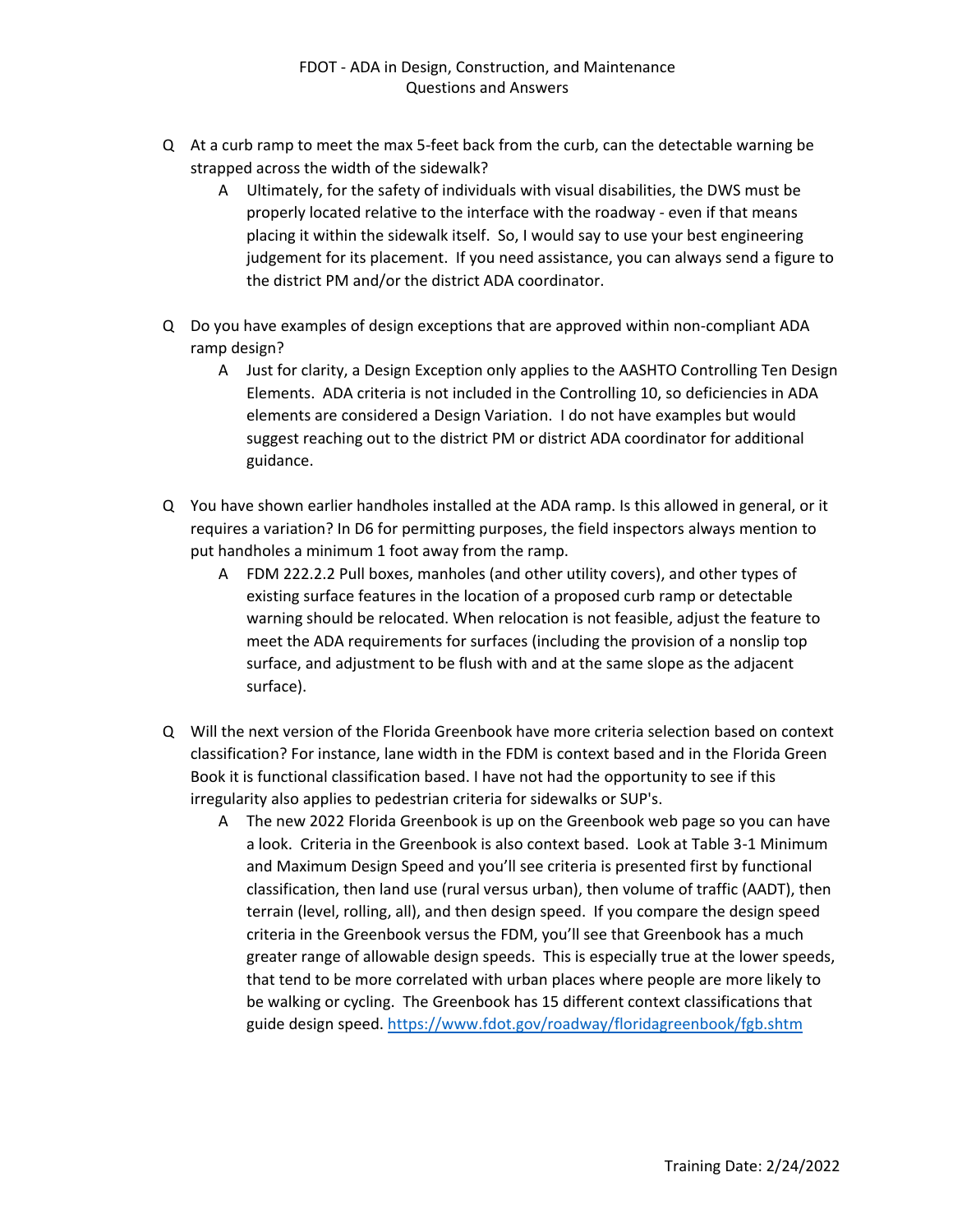- Q Are design variations and complete street compliance not required for minor project to RRR or 2R or CAPM funded project?
	- A Design Variations on state projects are required for all design elements that do not meet FDOT criteria, including but not limited to the FDM, Standard Plans, Specs, Drainage Manual, etc. See FDM 122; and, FGB Ch. 14 for local projects.
- Q Similar to the driveway question, when replacing a concrete crack within a sidewalk curb ramp, should the entire curb ramp be replaced or just that slab? This would be assuming that the slab within the curb ramp meets current ADA requirements.
	- A SP 522-002, General Notes 1.D. Joints permitted at the location of Slope Breaks. Otherwise locate joints in accordance with Index 522-001. No joints are permitted within the ramp (sloped) portion of the Curb Ramp.

If the crack is significant enough to warrant slab replacement, then the entire ramp would probably need to be replaced so that there are no joints in the sloped portion of the curb ramp, per 522-002 (above).

- Q Is plywood an acceptable means of a temporary sidewalk?
	- A See FDM 222.2: (1) Maintain a smooth, clean walking surface, free of obstructions. Temporary walking surfaces must meet the same ADA requirements as the permanent installation. Materials other than concrete and asphalt may be used for the walking surface, as long as it remains firm, stable, and slip-resistant during the entire time it's open to the public.
- Q On Slide 115, would a temporary midblock crosswalk have to go through the same process (of approval) that a permanent one would have to?
	- A FDM 240.2.1.9 If using temporary midblock crossings, meet the criteria in the TEM for permanent midblock crosswalks. Consider the use of temporary traffic signals or RRFBs with temporary midblock crossings. See FDM 240.2.2.8 and the TEM for more information.
- Q The "exception" to the use of TTCD interrupting/stopping pedestrians and bicyclists is if you are completely closing those facilities and are redirecting them to other temporary crossing means?
	- A If I understand the question, the diversion is used when disruption to the operation of an existing pedestrian facility is somewhat limited. Complete closure of an existing ped facility requires a full temporary pedestrian way and is depicted in the contract document (TTCP - Temporary Traffic Control Plans).
- Q Can you give practical application of a temporary midblock crosswalk instead of detouring to the nearest crosswalk/signal intersection?
	- A Temporary midblock crossings are useful when the distance to a crossing at a signalized intersection is excessive, per FDM 222.2.3.2 guidance.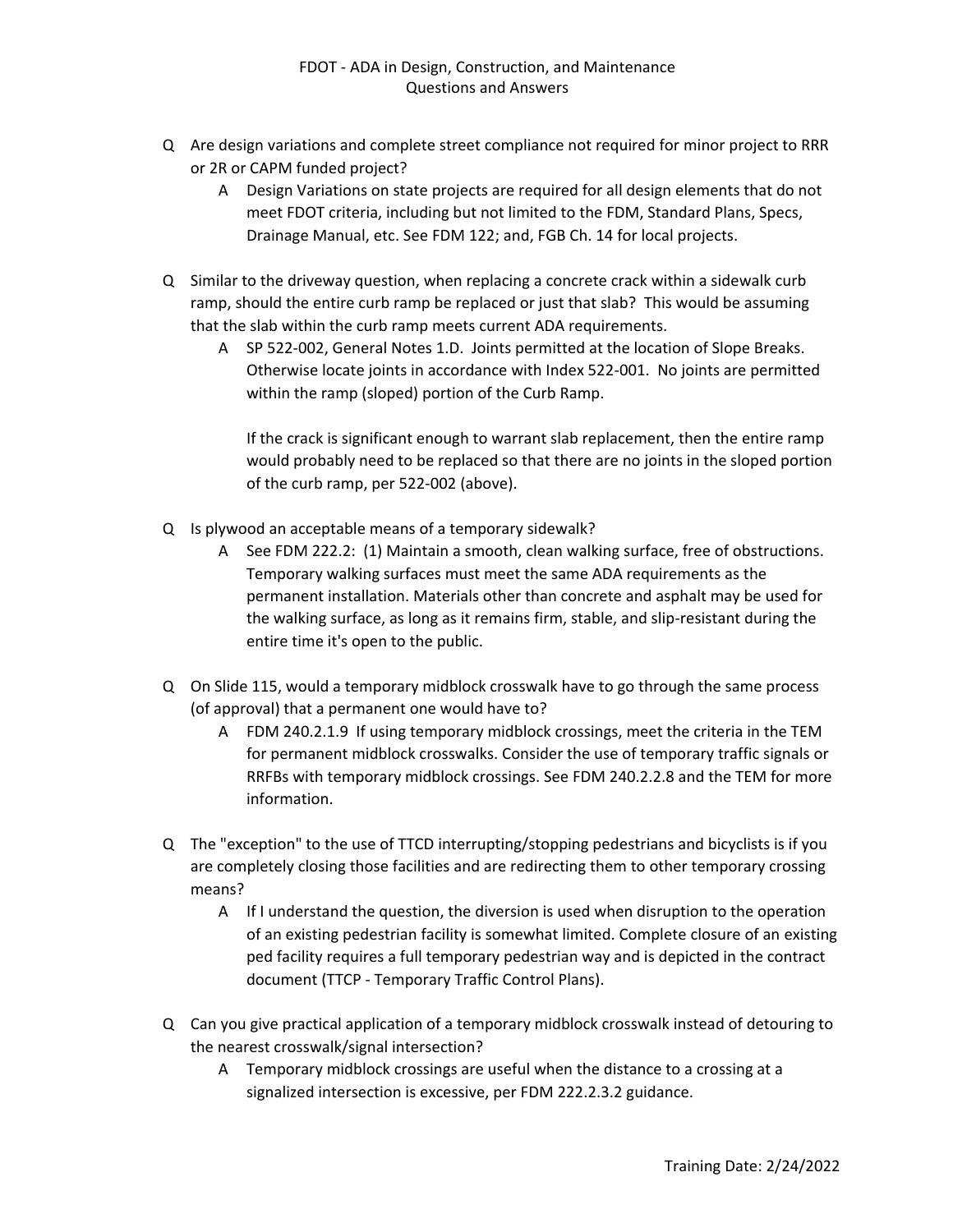- Q Is there a minimum for the width of the truncated dome if you were to put that specific one on the left of the side perpendicular?
	- A FDM 222.3 Install detectable warnings to cover the full width of the walking surface and 2 feet deep (in the direction of ped travel).
- Q If the driveway has a stop control, is it required to have ADA mats?
	- A Best rule of thumb is that if the driveway warrants traffic control (e.g., signal, stop or yield sign), then DWS are required.
- Q On slide 146 (picture on the right), would it be an issue that the Longitudinal Channelizing Device (LCD) is adjacent/very close to the driveway?
	- A SP 102-660 Notes 2. Place pedestrian LCDs across the full width of the closed sidewalk. Will need to exercise engineering judgement on location of all TTC devices to maximize pedestrian safety.
- Q Not sure why curb type CR-L is still in the Index 522-002 if it could guide someone with no vision to the center as mentioned before. Can you explain a little more on that?
	- A While this type of curb ramp configuration may not be ideal, it may be necessary given the tight right of way and extreme physical constraints of the urban environment (e.g., C4, C5, and C6 context classifications). Additional guidance may be implemented, if necessary, like an Accessible Pedestrian Signal (APS) to effectively communicate the direction of the crossing.
- Q Are expansion joints between concrete sidewalk slabs still allowed? A See SP 522-001 for expansion joint details.
- Q It looks like the truncated domes on slide 111 are wider than 2'. Is that acceptable?
	- A The 2'-deep requirement is a minimum. Exercise engineering judgement when electing to increase depth beyond 2'.
- Q Please share the YouTube URL. My organization blocks YouTube videos. A <https://www.youtube.com/watch?v=fWDaRN490BI>
- Q On Slide #9 the photo shows the sign in the middle of the street prior to crosswalk. There is no stop sign and no stop bar. What are the criteria and speed limit for that?
	- A Placement of in-street panel on state highways is governed by the MUTCD and FDOT's Traffic Engineering Manual.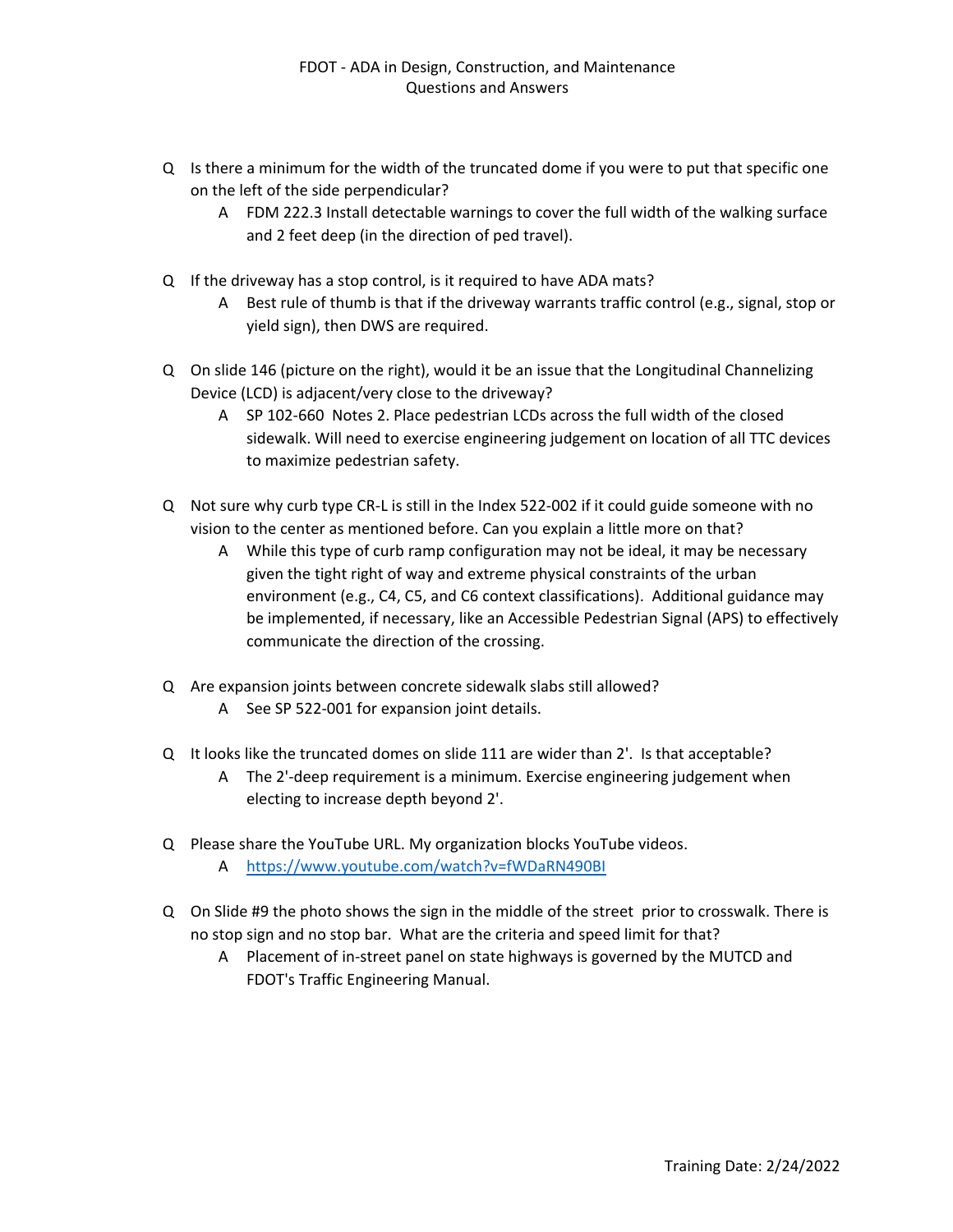- Q In the situation where there is a dead-end sidewalk, there are times where new development leaves a sidewalk to be connected into, what would be the ideal solution to a situation like this?
	- A It looks like the sidewalk was terminated because of the change from flush shoulder to curb and gutter within the project limits. It's better to create functional end points, such as the next intersection, and transition the sidewalk to the shoulder if it will not be continued in flush shoulder segment. Developing a long-term vision for the corridor and dedication of right of way so sidewalks will be placed and connect within the public right of way provides for future continuity.
- Q For milling and resurfacing project if sidewalks don't meet slope, do you have to reconstruct it?
	- A FDM 222.2.1 states "For RRR Projects, other than meeting detectable warning and curb ramp requirements, unaltered sidewalks that are not in compliance with FDM criteria, Standard Plans, or ADA requirements are not required to be reconstructed." However, FDM 114 now has stronger language indicating that elements not in compliance with FDOT Guidance are to be evaluated for inclusion in the RRR project scope.
- Q The 32" minimum unobstructed width for 24" length doesn't apply to signal, light and sign poles?
	- A Many signals, especially mast arms and light poles are bigger than 24" at their base, so the reduced width provision for existing utilities wouldn't apply. Also, keep in mind this allowable reduction only applies "when there is no practical alternative available to avoid an obstruction."
- Q I thought I heard in another presentation that PROWAG changed the requirement noted on slide 23 regarding the 32" clearance. Is my recollection incorrect?
	- A I think PROWAG has 48" as the minimum clear width and has dropped the 32"" option. See ADA Question and Answer 1.3, located here: [https://fdotwww.blob.core.windows.net/sitefinity/docs/default](https://fdotwww.blob.core.windows.net/sitefinity/docs/default-source/roadway/ada/ada-faq.pdf)[source/roadway/ada/ada-faq.pdf?](https://fdotwww.blob.core.windows.net/sitefinity/docs/default-source/roadway/ada/ada-faq.pdf) ."
- Q Is the maximum slope 2% or 2.08%?
	- A The maximum sidewalk cross slope is 2.0%. This is a hard limit, not to be exceeded.
- Q if we are installing ramps/detectable warning pads at intersections with an existing sidewalk 48-inch width, are we allowed to install a 48-inch-wide ramp to match the existing sidewalk?
	- A Yes. FDM 222.2.2 states: Provide curb ramps to be the same width as the sidewalk where practicable.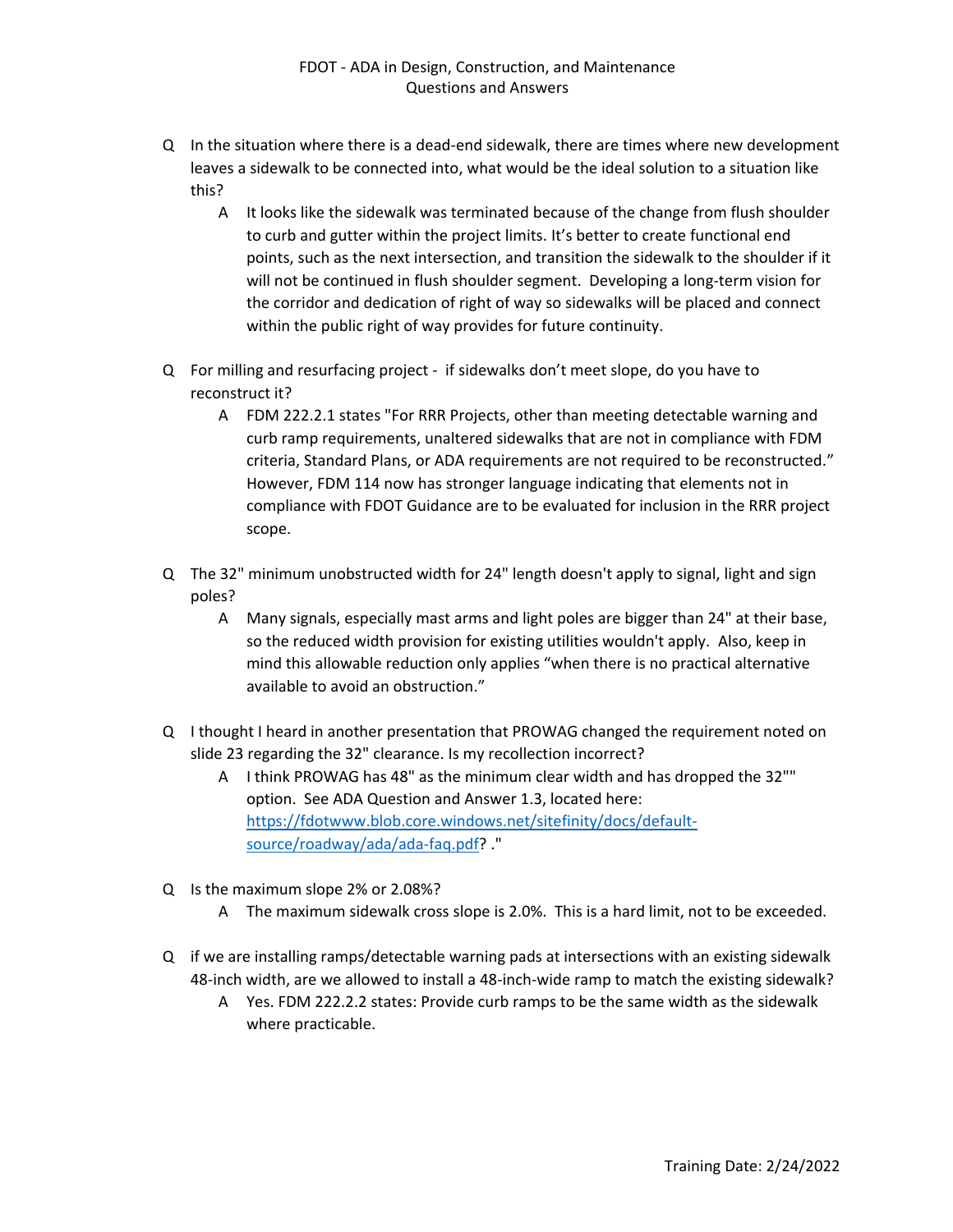- Q How is removing the vertical clearance obstruction paid for if it's existing foliage as shown on the slide? Clear and grub? Landscaping?
	- A In LAP, we suggest the local contact the property owner if it is their tree/shrub growing into public rights of way. Ultimately, the owner of the public right of way would be responsible for trimming back or removing any encroaching vegetation. Similar to the scenario where a neighbor has a tree, and one large scary limb grows over your roof. You can hire someone to trim that limb at your property line. For State projects, contact the District Maintenance Office for additional guidance.
- Q Standard ramp slopes to achieve a 1:12 used to be assumed to be 6' long. Now the standards show these distances to be 7'. Why?
	- A The Maximum ramp slope of 1:12 is shown in the standard plans. There are several sectional details in the standard plans for ramps perpendicular to the sidewalk that show a 1:12 ramp with standard length of 7'-0" (ramp varies). When the ramp is perpendicular to the direction of the sidewalk, the sidewalk 2% cross slope must be accounted for, and that could vary based on the width of the sidewalk and the presence of a utility strip...so the actual conditions at the ramp location must be used to determine the true length of the ramp (so the maximum ramp slope of 1:12 is not exceeded).
- Q For curb ramp CR-F on Index 522-02, shouldn't the 2% slope be perpendicular to the direction of pedestrian travel and not the diagonal shown?
	- A It is shown as 2% perpendicular to the curb (edge of pavement) because it is on a radius.
- Q If the 'shared-use path' is asphalt and not concrete, is it best to supply concrete transitions/driveways?
	- A Most detectable warning materials are meant to be applied or cast in place on concrete, so it's best to plan for a concrete section that can receive the warning material. The detectable warning materials you use need to be appropriate for the surface applied to.

FDM 222.3 The detectable warning systems on the APL are designed to work with concrete surfaces. In areas where the pedestrian facility has an asphalt surface, such as a shared use path, specify an appropriate detectable warning system or consider including a short section of concrete.

- Q Do curb cut ramps need to be in the same direction as the marked crossings? The FODT Index shows some that are not directional i.e., Index 522-002 Sht 7 of 7.
	- A SP 522-002, General Notes, 1: C. Maintain a single longitudinal slope along each side of the curb ramp. Ramp slopes are not required to exceed 15 feet in length.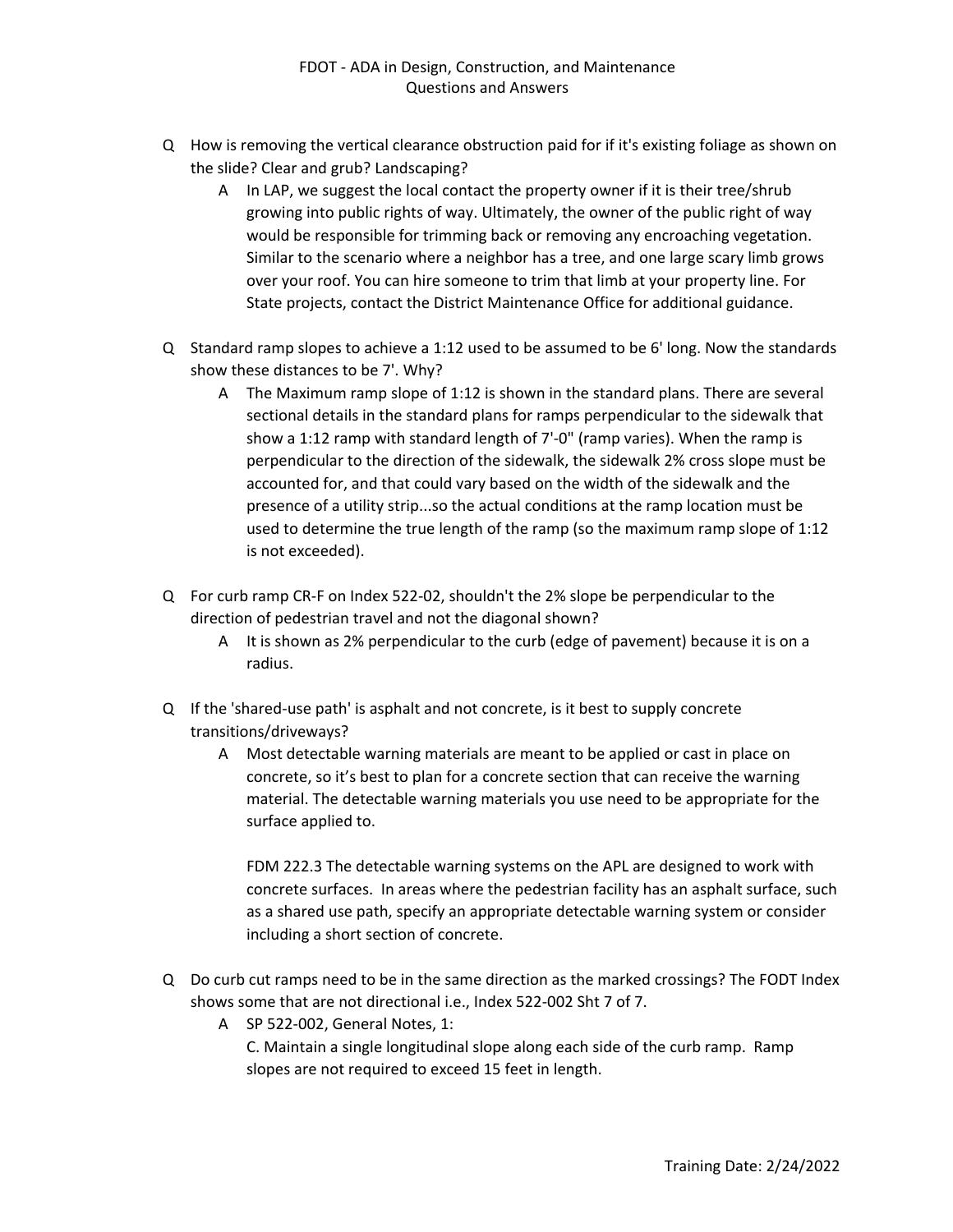D. Joints permitted at the location of Slope Breaks. Otherwise locate joints in accordance with Index 522-001. No joints are permitted with the ramp portion of the Curb Ramp.

Compliance with the above notes requires perpendicular joints at slope breaks (including joints at the curb line) -- which eliminates compound slopes that could lead to potential instability for some wheeled mobility devices. The ramp has to land (be wholly contained) within the crosswalk. The ramp should align with the crosswalk, if possible, to provide non-visual, physically detectable elements. The federal ADA regulations require "effective communication" so the service, program, or activity, (or the facility, in this case) is accessible to and useable by persons with disabilities.

- Q In the case of a shared-use path, when there is a driveway that crosses the path, does cross slope have to be maintained at 2% max. for the entire 12 feet or can the path be reduced (less than 12') to avoid "adverse" driveway applications?
	- A For shared-use paths, the entire width is expected to not exceed the 2% cross slope because we are mixing bike and ped traffic, it's important that people stay to the right relative to direction of travel. FDM 224.5 To meet ADA requirements, the maximum cross slope on shared use paths is 2%.
- Q On slide 40, could they have a level landing at back of curb on the far left, then a short run of 8.3% and create a landing from the perpendicular ramp, then 15' ramp?
	- A Yes, that would be a much better option. This ramp would be really hard to navigate. All engineered solutions must have slopes and other surface conditions that are compliant with the maximum allowable criteria.
- Q What is the best method to meet newly constructed sidewalk with less than 2% cross slope to an existing sidewalk that is more than 2% cross slope?
	- A It really depends on how much in excess the existing cross slope is. Sometimes you will need to warp a few segments to make the tie in. Ideally, non-compliant sidewalk within the project limits will be corrected (see FDM 114). Additionally, noncompliant sidewalk outside of the project limits should be identified and placed on the FDOT's or local agency's ADA Transition Plan inventory -- which is essentially a Corrective Action Plan which includes the expected timeframe for correction.
- Q Do flared curb ramps need to be in line with the marked crosswalk?
	- A Curb ramps should be in line with crosswalks, but it's more important that they meet roadway perpendicular to the curb.

See also above response referencing SP 522-002, General Notes, 1. Cross slope and Grades: Joints are only permitted at slope breaks within the curb ramp and must be perpendicular to the direction of ped travel. Curb ramp configuration must provide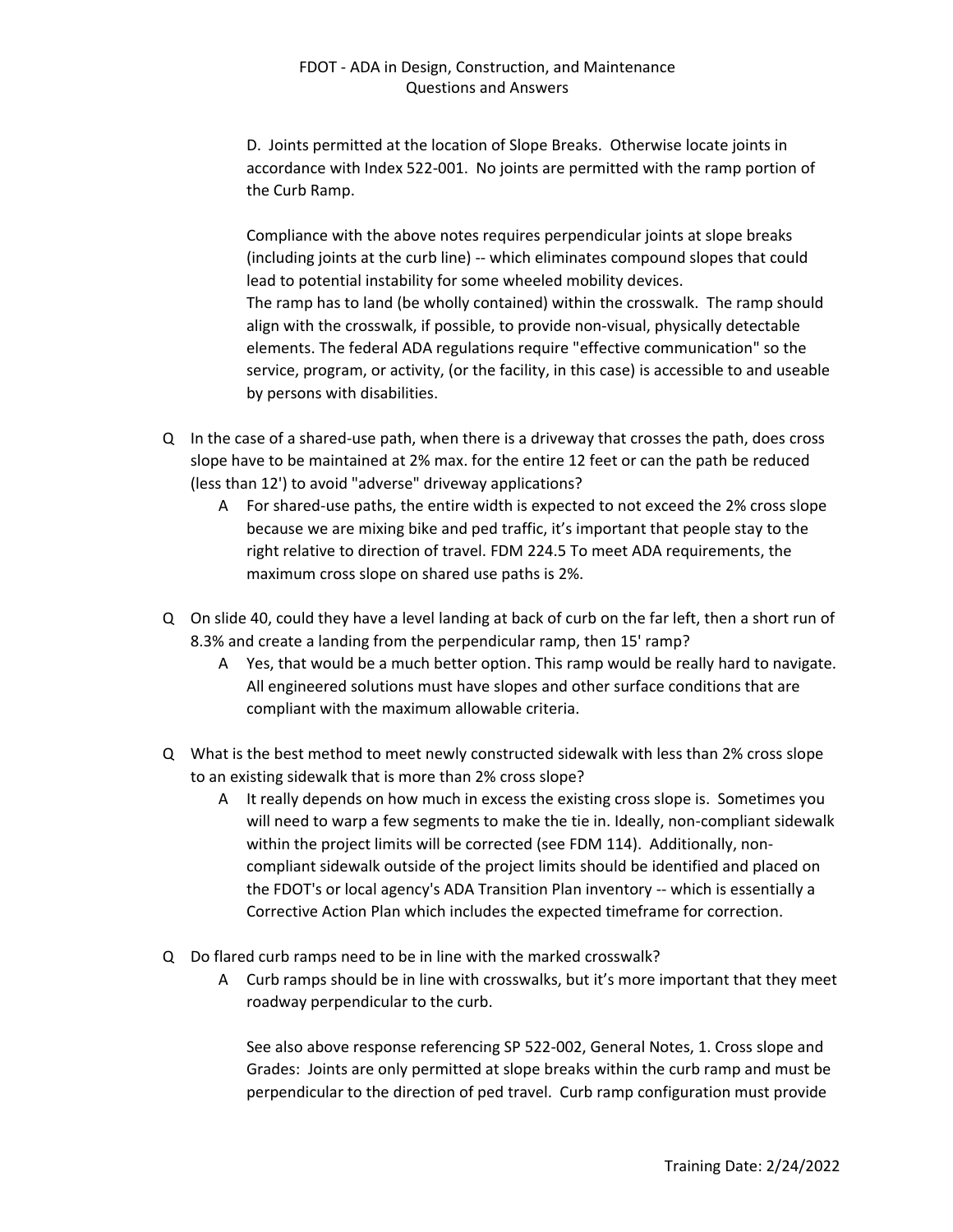non-visual, physically detectable elements to indicate appropriate alignment with the direction of the crossing. The federal ADA regulations require ""effective communication"" so the service, program, or activity, (or the facility, in this case) is accessible to and useable by persons with disabilities.

- Q On the "crosswalks" slide starting with TEM 5.2, I didn't think a concrete sidewalk area behind the transitioning curb was allowed? This presents a drop-off hazard from full height curb down to the ramp bottom, no?
	- A I believe the photo in that slide (Slide 49) is actually a pedestrian refuge (porkchop) island at a right-turn slip lane with a depressed sidewalk, so the area behind the curb (in the foreground) is not a walkable surface. FDM Exhibit 222-1 details this.
- Q On slide 58 the picture on the right would that risk a person who is blind walking into the road and not turning right?
	- A The walking surface edges in the median are detectable. I have not heard of any problems with the version on the right.
- Q What if you have raised arrows?
	- A Directional positioning is not tied to tactile surfaces in the requirements.
- Q Why are detectable warnings not used at transit stops?
	- A They are used in some boarding and alighting areas where access to the transit stop is from the paved shoulder (flush connection), but not used when the access is from the sidewalk behind a curb line. The warning is used to communicate you are about to enter or leave the roadway. A curbed connection of the bus stop to the roadside functions as a detectable warning; bus stops with a flush connection to the roadway require a DWS to 'warn' of the interface with vehicular traffic.
- Q On slide 75 regarding street furniture, the picture shows a pole in the middle of the sidewalk. Does the concrete foundation above the sidewalk represent a trip hazard?
	- A The base of the pole is detectable so probably not, and it does look like there is enough room to go behind the pole. It looks like this site was pretty tight.
- Q For commercial driveways, what do you mean by "if the driveway is controlled…"? Are you referring to stop control or signal control?
	- A Stop or signal controlled, as Brad mentioned a moment ago.
- Q What is distance of detectable warming mat from roadway/ gutter joint? I am only aware of 5ft maximum up the ramp.
	- A SP 522-002, General Notes, 4: B. Place detectable warnings across the full width of the ramp or landing, to a minimum depth of 2 feet measured perpendicular to the curb line and no greater than 5 feet from the back of the curb or edge of pavement. The intent of this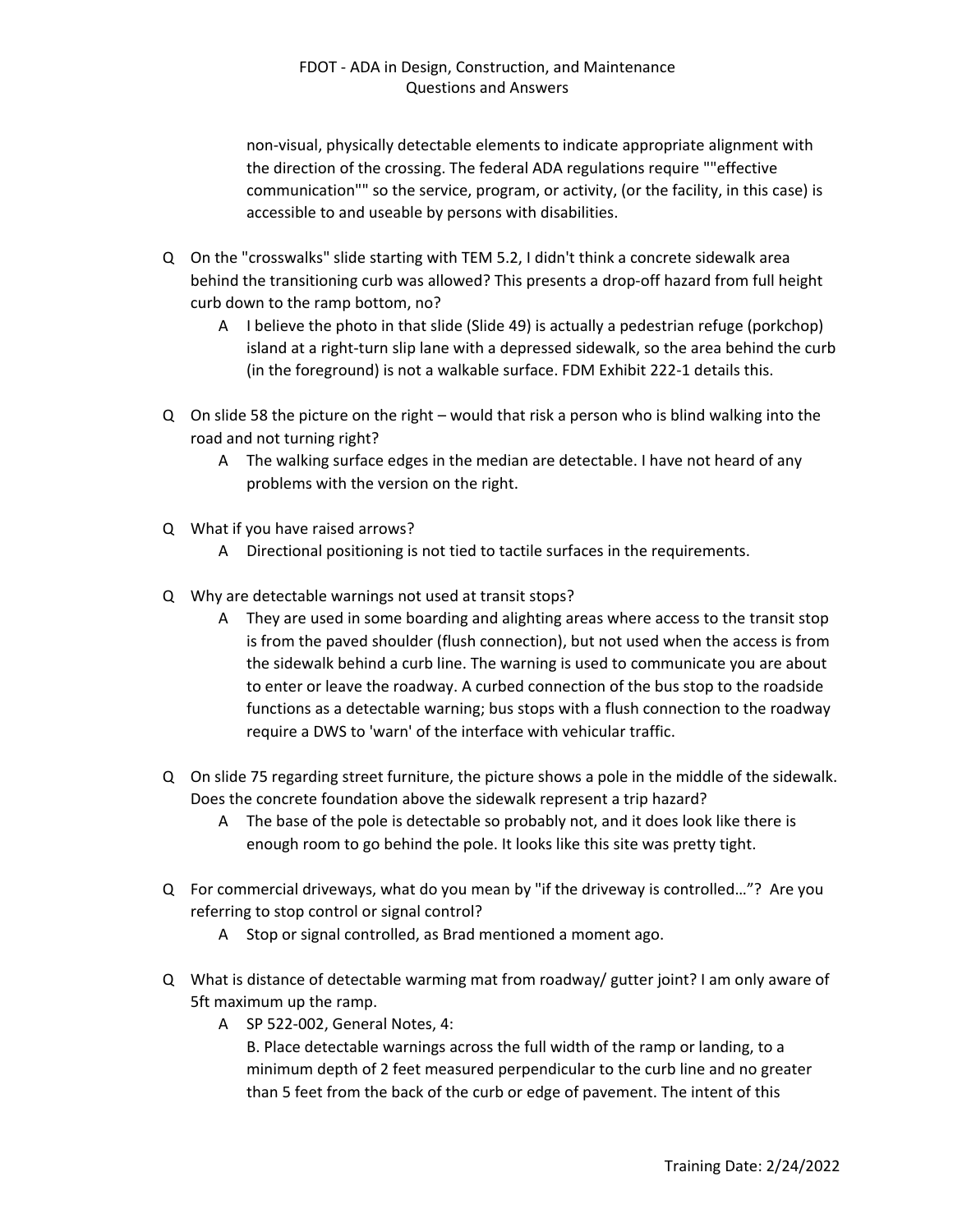placement criteria is to keep the actual crossing distance as short as possible while also keeping waiting pedestrians at least 2' back from passing vehicular traffic.

- Q For channelizing islands at intersections, is it preferred to have (1) full-depth, curbed, channelized pedestrian paths or (2) curb ramps that transition to full-height sidewalk throughout the island?
	- A FDM 210.3 includes information on channelizing and refuge islands. These are site specific designs based on the size and shape of the island with considerations for drainage and other things. FDM 222.2.3.2 provides additional guidance on the use of depressed versus raised sidewalk within median refuge islands.
- Q Should a DW be provided for a commercial driveway that has a sidewalk running continuously through the driveway?
	- A Detectable warnings are to be placed on either side of commercial driveways when they are controlled. Best rule of thumb is that if the driveway warrants traffic control (e.g., signal, stop or yield sign), then DWS are required."
- Q For measuring ADA requirements in the field, does ADA require a minimum length of the digital level?
	- A Every design exception should be project specific. There is no requirement for the length of the level for ADA compliance. Engineers are always encouraged to exercise judgement in the application of criteria.
- Q Are all safety hazards to be repaired within a RRR project?
	- A Current FDOT policy is to address any safety hazards during the construction of a RRR project. See FDM 114.
- Q Generally, do requirements of the FDM exceed ADA?
	- A Yes, FDM and FGB meet or exceed ADA.
- Q Sometimes existing conditions cause severe constraints at driveways. A 3' wide 0.02 cross slope surface used to be allowed at driveways when the slope of the driveway would be too steep for cars to traverse. This appears to no longer be allowed. How do you replace a driveway with a 4' walking surface and make the driveway usable by cars? What's the maximum allowable slope of the driveway for cars to be able to traverse it?
	- A One option is to drop the driveway down to reduce the running slope of the driveway. This option isn't shown in the standard plans as it needs site specific design. All engineered solutions must have slopes and other surface conditions that are compliant with the maximum allowable criteria found in the FDM or Florida Greenbook (FGB), as applicable. See also SP 330-001 and 522-003 for driveways.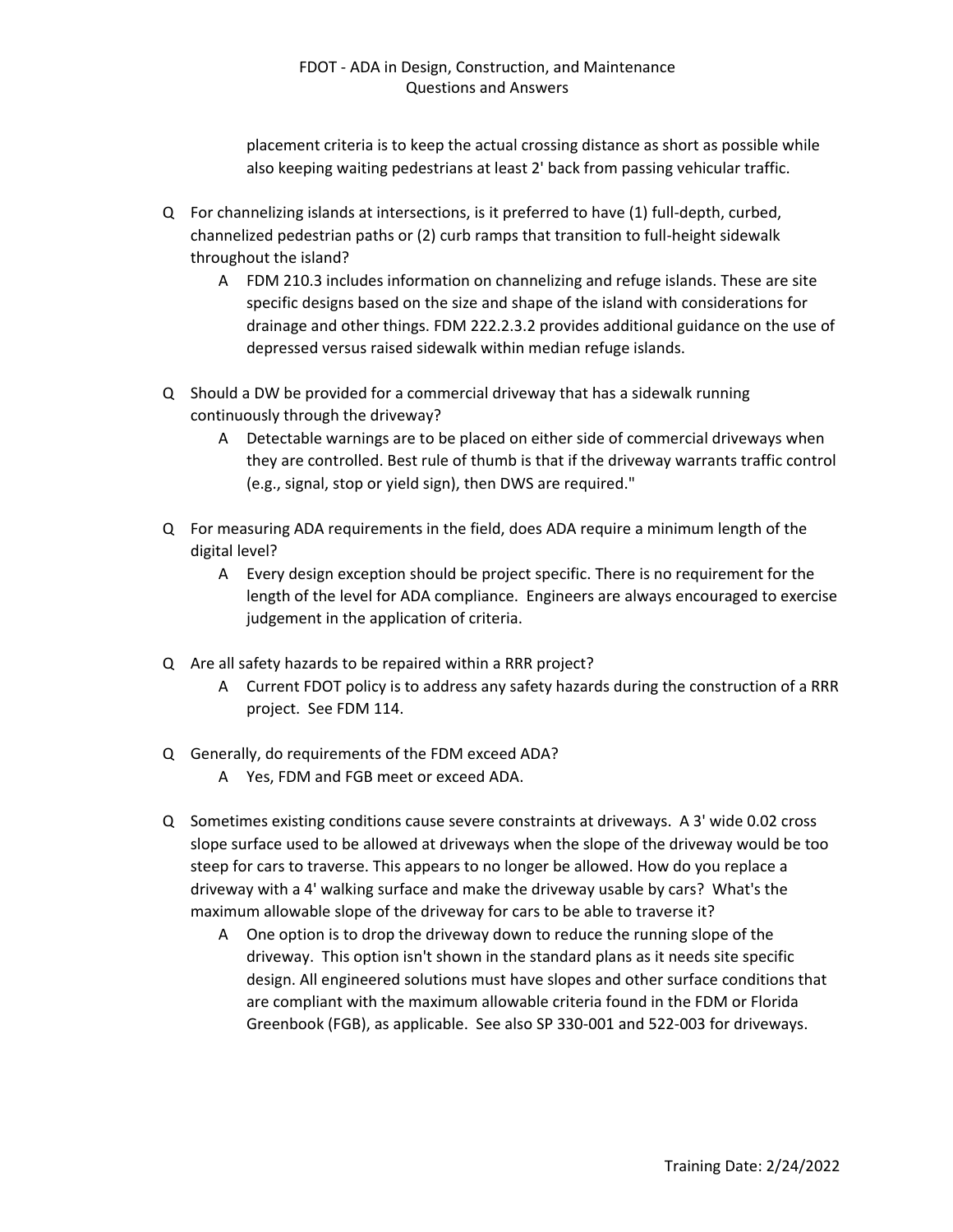- Q Why not provide a detectable crossing path or smart system to help the visually impaired?
	- A Pavement markings, edge of pavement, sidewalk, pavers, grass are detectable with a cane.
- Q Is it possible to have a diagonal curb ramp joining crosswalks at an intersection? I know there was concern with curb ramps clearly identifying the direction. How are slopes managed as the pedestrian enters the roadway?
	- A ADA does allow for one ramp to serve 2 directions of travel, but FDOT's preference is that you have two ramps, one ramp for each direction of travel. Generally, the ramp would have flared sides. For consideration: Curb ramp configuration must provide non-visual, physically detectable elements to effectively communicate the appropriate alignment with the direction of the crossing. The federal ADA regulations require "effective communication" so the service, program, or activity, (or the facility, in this case) is accessible to and useable by persons with disabilities.
- Q Hello. Is a TTCP required for work on local roads (city/county roadways)?
	- A Yes, see the work zone safety chapter in Greenbook. This is also covered in FGB 11.E for local projects (and FDM 240 for state projects) and is a requirement of State Statute and federal regulations.
- Q ADA detectable warning shall be cast-in-place (embedded), or surface mounted? A Either is acceptable. With routine maintenance, both are fine.
- Q To what extent do the various FDOT and Federal guiding documents provide and maintain mobility and safety elements during nighttime construction?
	- A To my knowledge, there are no differences to the TTCP requirements for daytime versus nighttime closures. Existing pedestrian facilities that are impacted during roadway construction must provide an accessible temporary pedestrian way. I would suggest reaching out to the District Design PM or DDE with any project-specific questions.
- Q I am unclear when the ADA yellow detectable warning surface is used when you are approaching driveways.
	- A Detectable warnings should be used at driveways when the driveway is controlled (e.g., stop or yield sign, or signal). Brad discussed this morning and will be captured in the recording for later reference.
- Q Is it acceptable to just close the sidewalk?
	- A No, once the sidewalk exists, an accessible route must be maintained.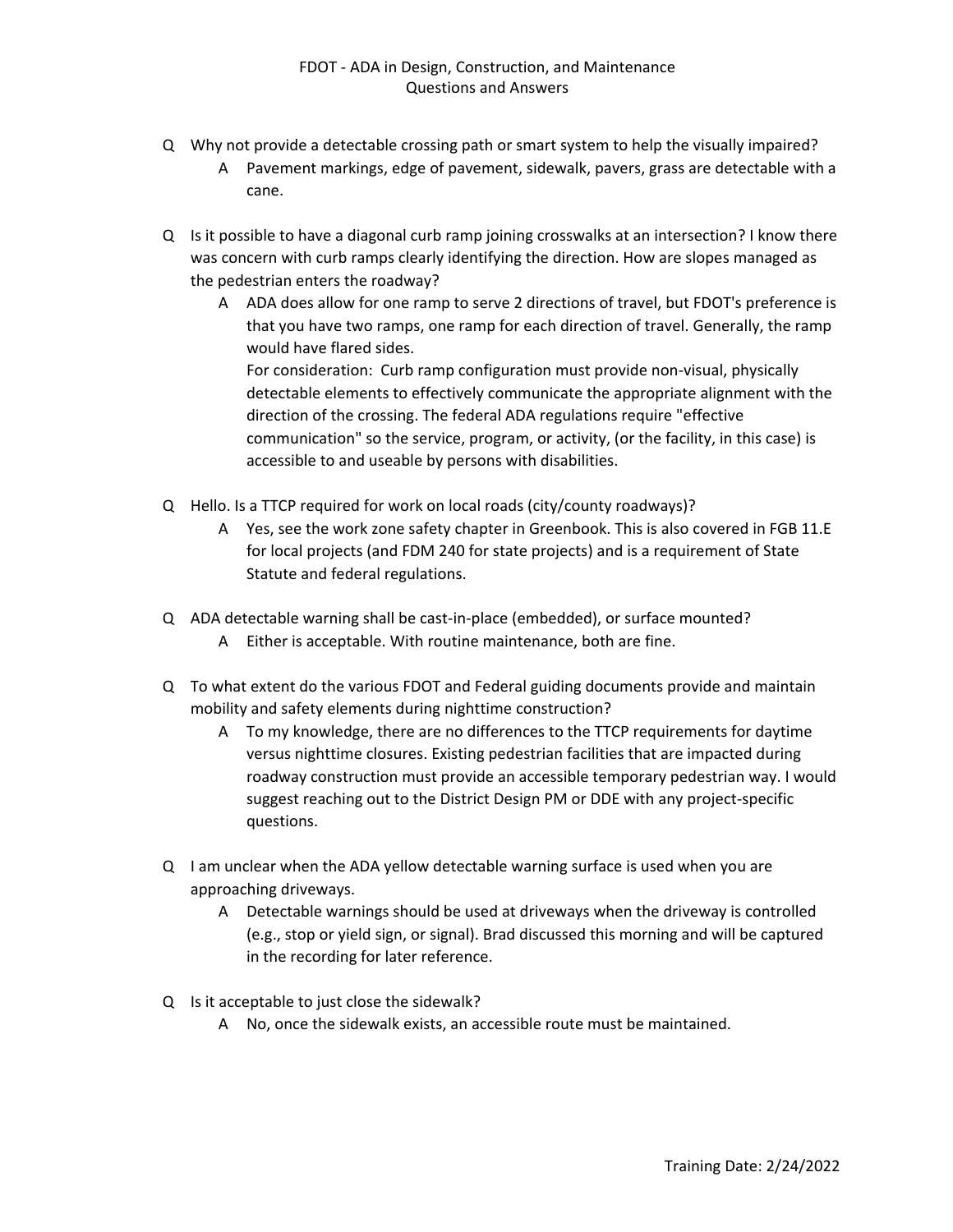- Q How about yellow DWS at bus stops? We add a raised curb for the B&A and the design engineer states that we need a yellow detectable at the drop of the curb --this is for an uncurbed roadway. Is this correct?
	- A Yes, on flush shoulder roadways a pedestrian may approach or depart the boarding and alighting area from the shoulder, and they need to know they are about to enter the travel way. A DWS is not required if the connection is curbed.
- Q All driveways with stop condition will require a ADA warning surface. Is this a new requirement, and is there a standard which clearly states this requirement?
	- A Too many detectable warnings can be an overwhelming amount of information. Best rule of thumb is that if the driveway warrants traffic control (e.g., signal, stop or yield sign), then DWS are required. See FDM 222.3.
- Q Thanks I was really asking whether the fact that if the crosswalk used pavers rather than asphalt would that make the skewed entry angle of the ramp less offensive, since the visually impaired would be able to detect the difference in pavement type.
	- A The use of pavers, and this is probably stamped asphalt, can possibly make it harder for a person in a wheelchair. FDM 222.2 Pedestrian safety can be enhanced through the following measures: (1) Maintaining a smooth, clean walking surface, free of obstructions. There must not be any instantaneous changes in level greater than 1/4"" or horizontal gaps (joints) greater than 1/2". This is sometimes difficult to achieve with brick pavers or other so-called "detectable" surface material. For additional information, please see ADA Question and Answer 2.10, located here: [https://fdotwww.blob.core.windows.net/sitefinity/docs/default](https://fdotwww.blob.core.windows.net/sitefinity/docs/default-source/roadway/ada/ada-faq.pdf)[source/roadway/ada/ada-faq.pdf?](https://fdotwww.blob.core.windows.net/sitefinity/docs/default-source/roadway/ada/ada-faq.pdf).
- Q Where is it documented that the crosswalk can be up to 5% through controlled intersections?
	- A FDM 222.2.3 The maximum cross slope for crosswalks is 2%. For crosswalks located at signalized intersections, midblock, or driveways, cross slope may exceed 2% but not greater than 5%.
- Q To confirm, only side streets and curbed driveways should have DWS. Any flared driveways for commercial properties should not include DWS unless they have a stop sign, yield sign, or traffic signal.
	- A All side streets or where the driveway would be controlled by a stop sign, yield sign, or signal require DWS. See FDM 222.3 for a full explanation of DWS placement on State projects. If you have project-specific questions, please reach out to the District Design PM, ADA Coordinator, or DDE.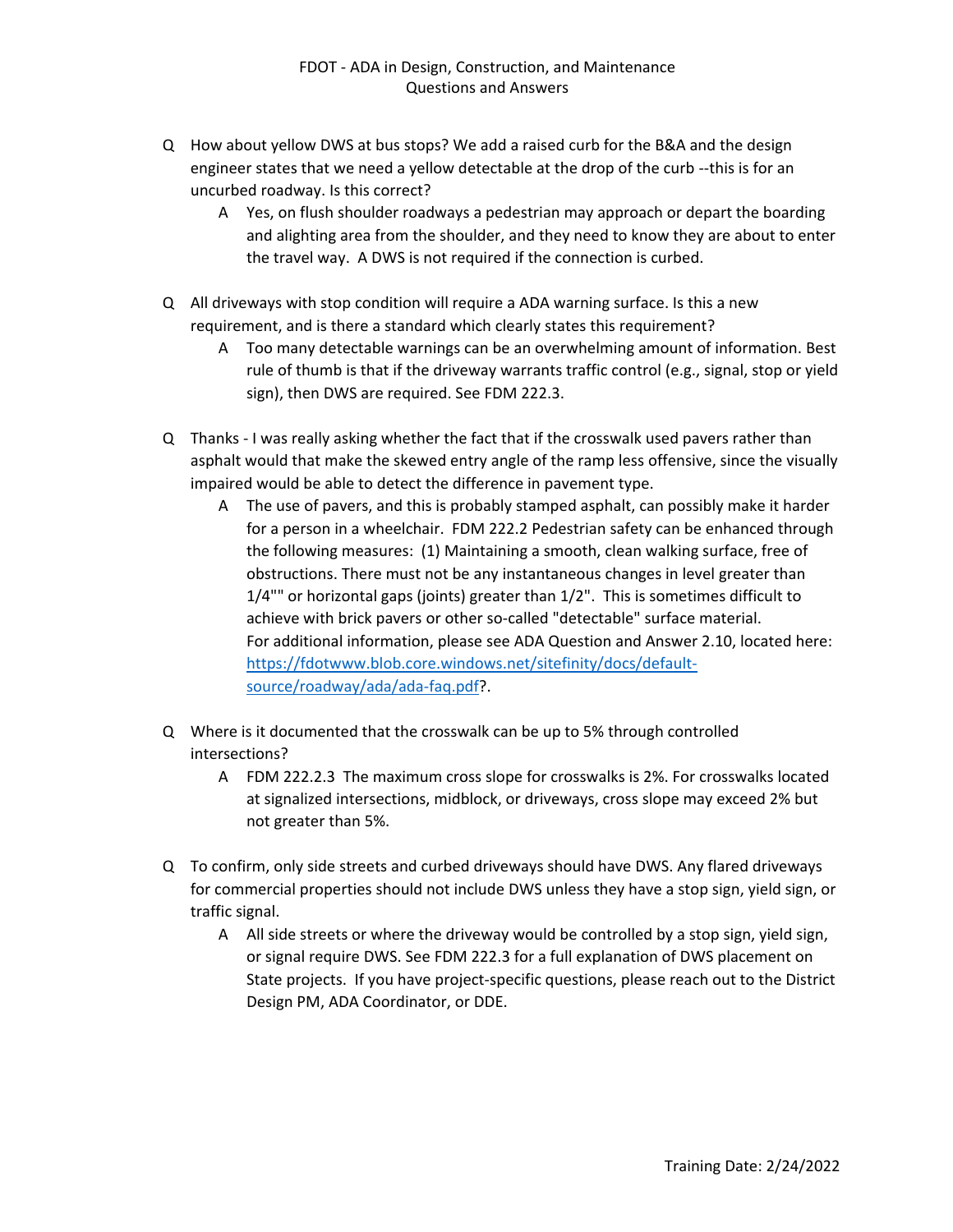- Q I've noticed in my personal time in general lawn care companies and their employees that are trimming back hedges, vegetation, etc. ; either don't care or don't know the height requirements of unobstructed access. I've seen time and time again of hedges being shaped and trimmed but having some of them protrude out into the sidewalks/walkways. This is in general and not necessarily on roadways, etc. Does FDOT send out the updated information to the registered companies for lawn maintenance/care/landscaping? I'm looking towards being more proactive versus reactive.
	- A We would email/communicate with those that are prequalified maintenance contractors for landscape with the department, but we wouldn't contact landscapers in general.
- Q Does urban flared commercial driveway with a stop sign require a DW?
	- A Yes. What matters is that it's a stop or signal controlled commercial driveway. Best rule of thumb is that if the driveway warrants traffic control (e.g., signal, stop or yield sign), then DWS are required.
- Q In the morning session, it was mentioned that the pedestrian push button must be centered on the 48-inch side of the 30"x48" flat area. Why can't the push button be centered on the 30" side?
	- A This is related to mobility aid size (e.g., motorized wheelchair) and ease of approach to the pushbutton as well as maximum permissible side reach (10" max.).
- Q What did Brad mean when he said this morning that Florida is not a PROWAG state?
	- A FDOT uses the FDM which meets or exceeds PROWAG requirements. Other states may not have their own design standards and default to PROWAG or current federal minimums in the 2010 ADA Standards for Accessible Design (ADASAD). See ADA Question and Answer 1.3, located here: [https://fdotwww.blob.core.windows.net/sitefinity/docs/default](https://fdotwww.blob.core.windows.net/sitefinity/docs/default-source/roadway/ada/ada-faq.pdf)[source/roadway/ada/ada-faq.pdf?](https://fdotwww.blob.core.windows.net/sitefinity/docs/default-source/roadway/ada/ada-faq.pdf)
- Q Back to the 5% cross slope question, PROWAG says "Where pedestrian access routes are contained within pedestrian street crossings with yield or stop control, the cross slope of the pedestrian access route must be 2 percent maximum (see R302.6)."
	- A FDM 222.2.3 Crosswalks The maximum cross slope for crosswalks is 2%. For crosswalks located at signalized intersections, midblock, or driveways, cross slope may exceed 2% but not greater than 5%.
- Q We have had municipal inspectors require the truncated domes to line up with the intended direction of travel, is there a FDOT spec that calls this out?
	- A Some people feel that the alignment of the domes are used for directional guidance, but they are not. The only time when they need to align with direction of travel is when they are placed on a surface with a longitudinal grade 5% or steeper, because then they begin to affect a person's ability in a wheelchair to push through them.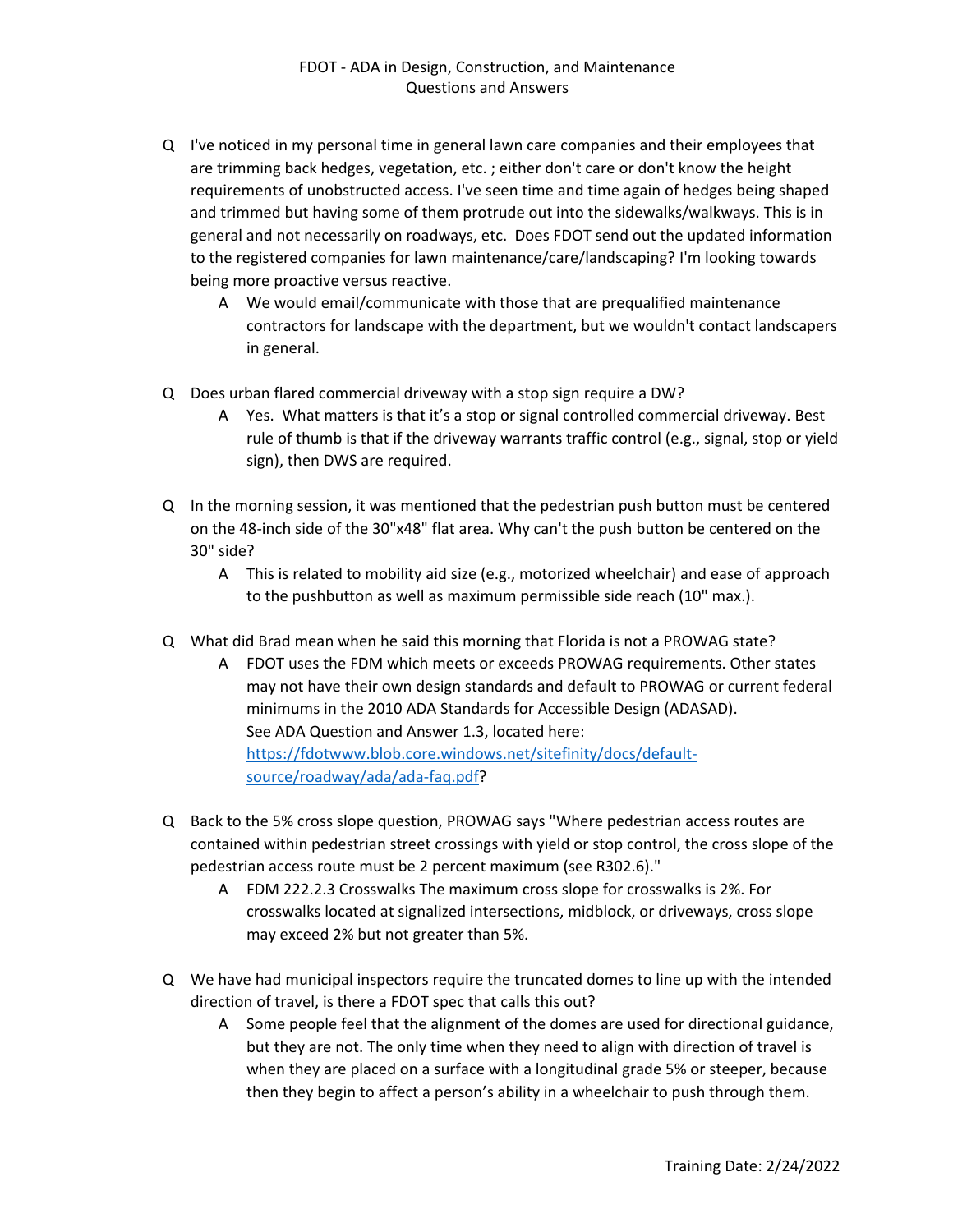- Q I cannot verify the assertion on slide 49 regarding "cross slope may exceed 2% but not greater than 5%". It's not in the TEM 5.2.
	- A FDM 222.2.3 The maximum cross slope for crosswalks is 2%. For crosswalks located at signalized intersections, midblock, or driveways, cross slope may exceed 2% but not greater than 5%.
- Q A comment/question on the slide that showed two options with a pedestrian median refuge. These are a great idea, but I do not like the option that angles the pedestrian walk. I think that can encourage pedestrians to try and run straight across. I also think the median refuge should be circled with landscaping or fencing so pedestrians cannot walk straight across and must follow the pedestrian path.
	- A I would suggest reaching out to FDOT CO/Roadway/Criteria section. These details have been reviewed and approved by all District Roadway Design Engineers and District Design Engineers, as well as, the FHWA.
- Q Comment I frequently have issues with contractors temporarily moving bus stops and not installing them oriented correctly towards the road. Also, despite getting assurances from the outset that access to bus stops will be maintained, bus stop signs often mysteriously disappear at the end of projects, like magic.
	- A FDM 240.2.1.9 Ensure provision is made to allow transit users to access transit stops, and to board and depart transit vehicles safely. Temporary transit access must include provisions for the disabled at the same level of accessibility as the existing facility or greater. See FDOT's Accessing Transit Handbook for additional guidance on transit stops. Provisions for accessible transit are required by the FDM and Florida Greenbook and must be enforced by CEIs on the project.
- Q Tighten radius and provide detectable warning like you suggest. Also need valley gutter. A This presents an opportunity for an innovative engineering solution.
- Q Stop bar past the crosswalk would be in violation of FDM criteria for stop bar to be 4-feet prior to the crosswalk.
	- A This presents an opportunity for an innovative engineering solution.
- Q Mobi-mat is being used at Silver Springs State Park as temporary PAR. [https://www.mobi](https://www.mobi-mat-chair-beach-access-dms.com/)[mat-chair-beach-access-dms.com/](https://www.mobi-mat-chair-beach-access-dms.com/)
	- A Must exercise caution to ensure the subgrade is prepared properly so the final walking surface remains firm, stable, slip resistant.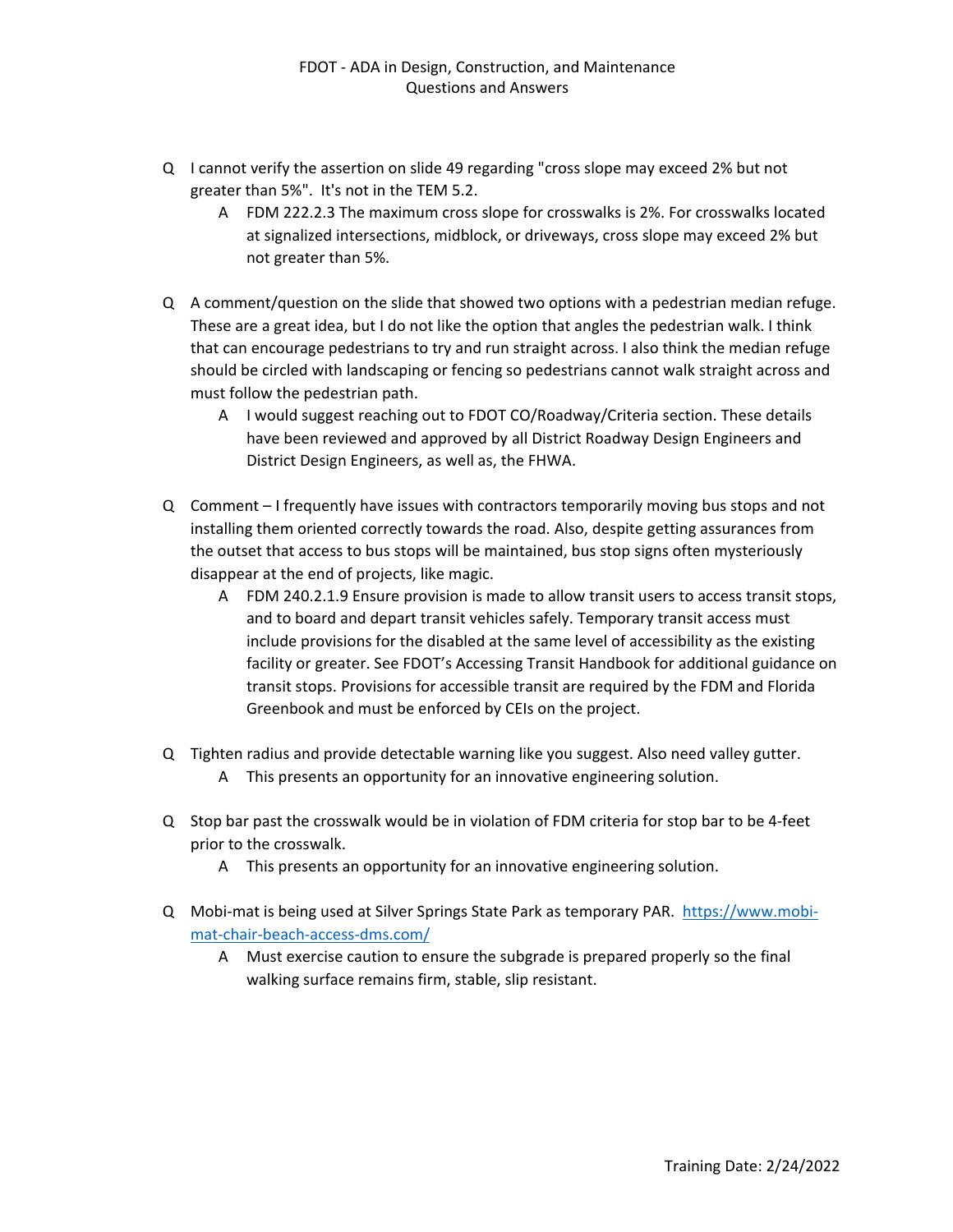- Q If a DW pad was imbedded in the new concrete ramp but does not extend the full width of the sidewalk and the pad needs to be extended to complete the edge-to-edge requirement, can the new extension be applied to the concrete surface without having to grind the concrete down to create a flush surface. There would be a .250" difference in height. See slide 141.
	- A Yes, I would recommend the DWS extension be installed in the same manner as the existing DWS surface – so the entire DWS is flush.
- Q A mat would be much better than grass and cleaner than lime rock. I have driven (I'm a manual wheelchair user over 25 years) on both the Mobi-Mat, lime rock, and prefer mobimat as lime rock has "ball bearings" in the form of gravel.
	- A This presents an opportunity for an innovative engineering solution.
- Q A diversion excessive in length will not be adhered to by a pedestrian. They will seek a shorter route even if they have to walk in the travel lane. Human nature!
	- A This presents an opportunity for an innovative engineering solution.
- Q If a new sidewalk is being constructed between several existing driveways and the driveways are not being reconstructed and are between 2% and 4% and the new sidewalk will need to tie into them, is there any issue with short runs of sidewalk that will transition from 2% to possibly 4% at these existing driveways? Thanks for your input!
	- A Ideally, non-compliant sidewalk and driveways will be corrected. See FDM 114. Work with the District PM and ADA Coordinator for the project to determine the appropriate course of action.
- Q How quickly will PROWAG be incorporated into the standards?
	- A The FDM and Standard Plans already meet or exceed PROWAG requirements. We have heard that the process of full adoption by the U.S. DOJ and U.S. DOT could begin as early as Fall 2022, but it's impossible to predict a final implementation date.
- Q Why do the state roads follow FDM and all other roads follow FL Greenbook? Why are they different?
	- A State roads are typically for larger capacity with wider cross-section and higher design speeds. Local roads are usually lower capacity and speed. The predecessor to the FDM (the PPM) was born out of acknowledgement that that SHS/NHS needed to achieve a higher level of criteria that was not necessarily needed or desired on local systems.
- Q Does the 2% cross slope apply to the crossing of an intersecting street even if the centerline slope of the intersecting street exceeds 2%?
	- A 222.2.2 Crossings are required to meet the same grade and cross slope requirements as sidewalks.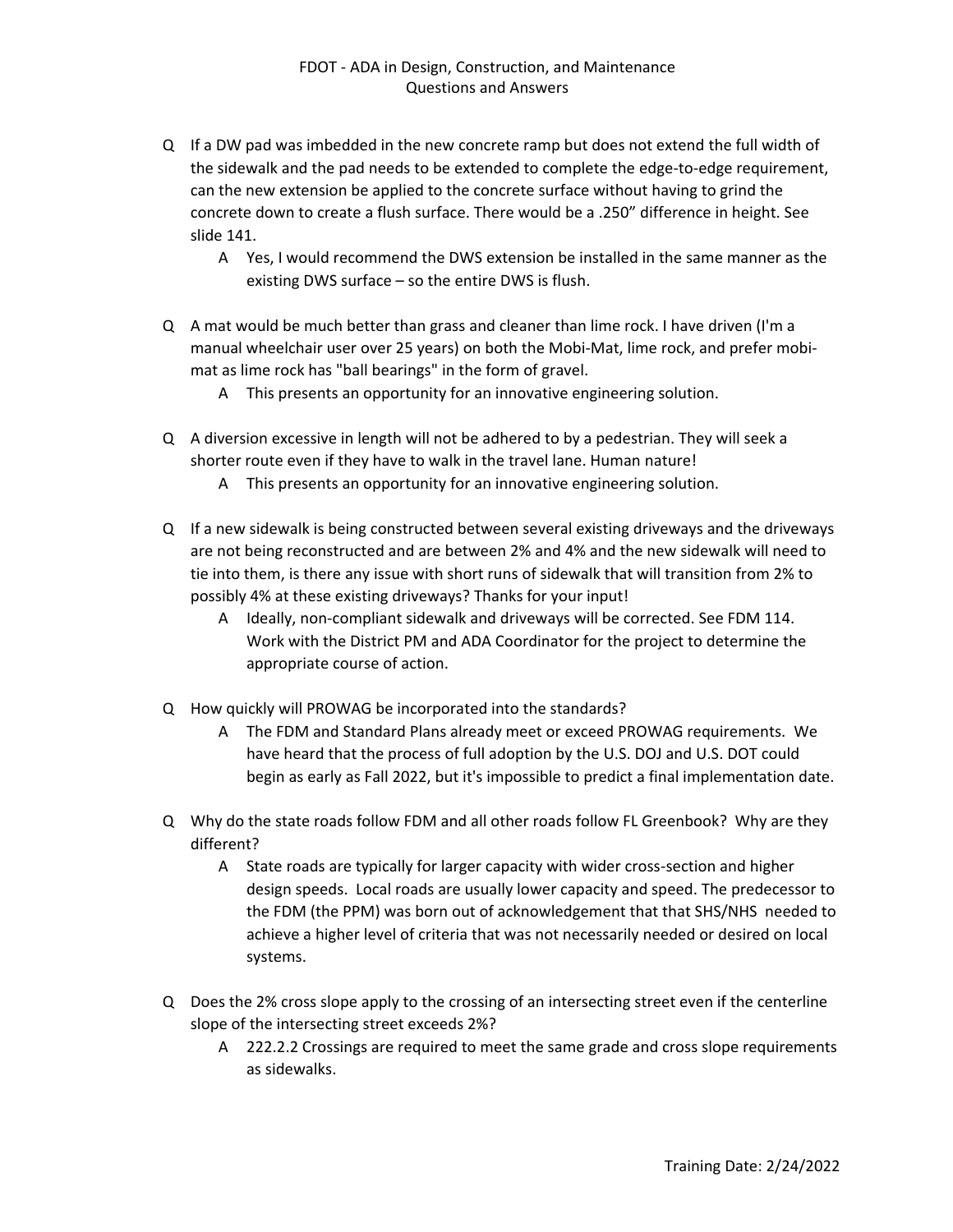- Q ADA defines a pedestrian, but does that include bicyclists. Are the ADA requirements applicable to bike users, and if so to what extent?
	- A Shared Use Paths are an example of a bike facility that must meet ADA criteria because pedestrians also use the same walking surface.
- Q Do you put a ramp at a terminal end of a s/w if there is no safe receiving location on the other side of the road?
	- A It's better to create functional end points, such as the next intersection, and transition the sidewalk to the shoulder if it will not be continued in flush shoulder segment. For curbed roadways, curb ramps must be installed at both ends of designated crossings. Developing a long-term vision for the corridor and dedication of right of way so sidewalks will be placed and connect within the public right of way provides for future continuity.
- Q On a RRR project if there is an existing non-compliant concrete driveway that has portions that are broken, can those portions be replaced or does the complete driveway need to be replaced to meet current standards?
	- A 222.2.2.1 Driveways For RRR Projects, unaltered driveways that are not in compliance with Standard Plans or ADA requirements are not required to be reconstructed.

However, once the driveway is touched by a project -- i.e., included in the scope of the project -- then the project is obligated to correct all deficiencies of the driveway and sidewalk, bringing them into compliance with new construction criteria. Work with the District PM and ADA Coordinator for the project to determine the appropriate course of action.

- Q In other states/cities audible devices are in place for the blind community. Is FDOT currently using or planning to use such devices?
	- A FDM 232.6.1 Accessible Pedestrian Signal Feature Where pedestrian facilities are provided, include provisions (e.g., conduit, conductors, signal cables) needed for future use of Accessible Pedestrian Signal (APS) devices on all new and reconstructed signalized intersections and signalized midblock crossing locations. See TEM 3.7 for installation and operation criteria of Accessible Pedestrian Signals on the State Highway System. Beyond the above provision, the TEM 3.7 provides instructions on how to accommodate requests for the installation of APS.
- Q I would like to hear a discussion about detours for pedestrians/bicyclists greater than allowed distance versus a lane closure.
	- A I would say to use your best engineering judgement for the purpose of providing a safe and accessible temporary route. If you need assistance, you can always reach out to the district Design PM and/or the District ADA Coordinator.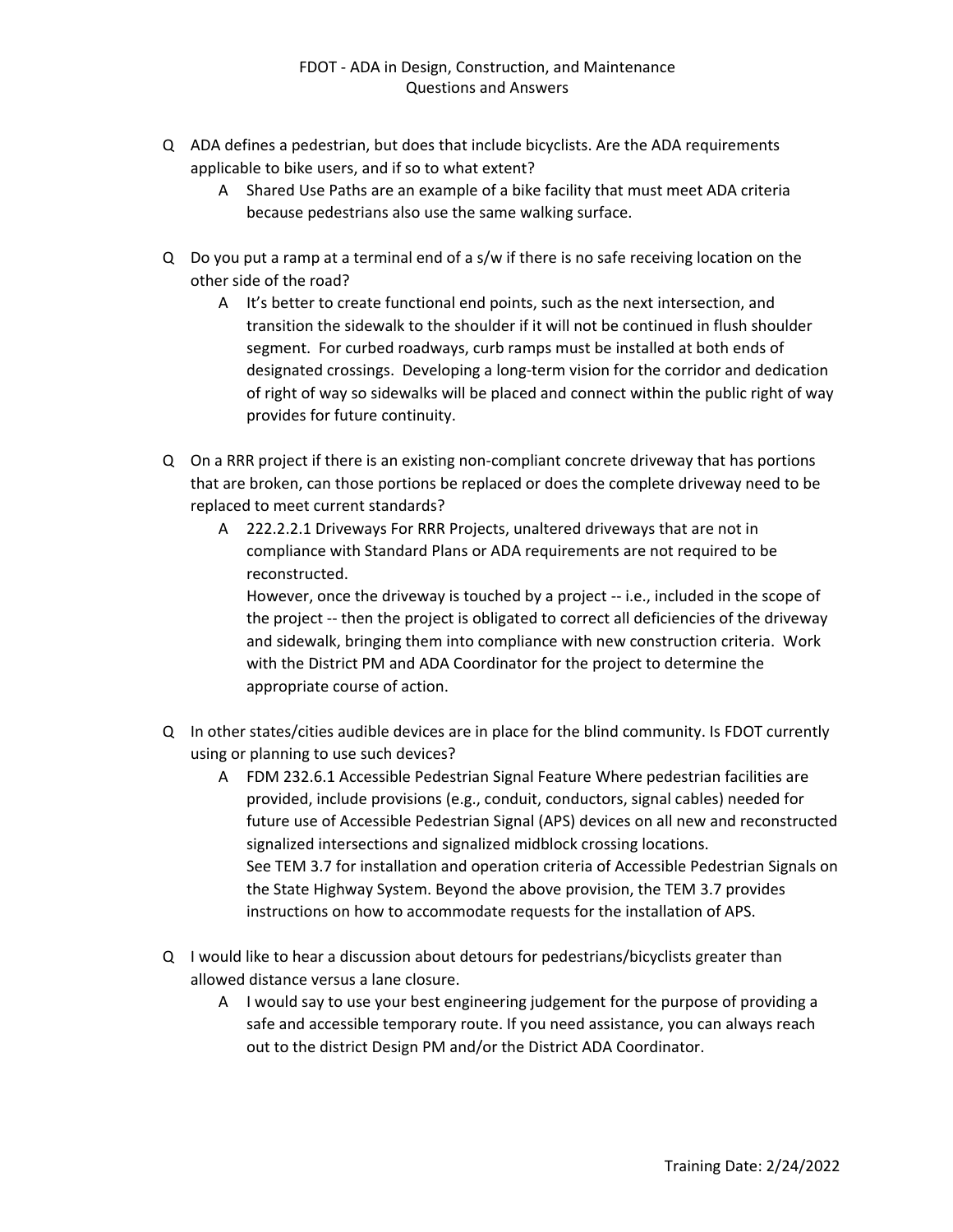- Q How does the picture on the left meet the two-feet requirement if they are following the curb and sidewalk joint on the left-hand side?
	- A As stated during the discussion: While the image shows a technically compliant DWS installation, there may be a better solution. I would encourage the engineering community to explore other possible options to improve accessibility while at the same time meeting all the other relevant criteria (e.g., drainage, operations, etc.).
- Q There are mast arm foundations that protrude above the sidewalk similar to the raised sidewalk shown in slide 175. Would the raised mast arm concrete foundation be noncompliant?
	- A The protruding foundation at the base of the pole is detectable. So as long as the minimum unobstructed walking surface is provided around it, it's compliant from that aspect.
- Q I've seen locations where a raised curb is used to protect a drop-off hazard. Is this acceptable?
	- A 222.4 Pedestrian Drop-off Hazards and Railings A pedestrian drop-off hazard is a steep or abrupt downward slope that can be hazardous to pedestrians. There are two pedestrian drop-off hazard conditions defined in Figure 222.4.1. Additionally, depending on the height of a slope and the severity of the conditions beyond, cases other than those shown in Figure 222.4.1 may also be considered a pedestrian drop-off hazard.

When the pedestrian drop-off hazard cannot be eliminated, consider the following:

There's too much info to copy into this response, but the FDM reference above provides two Cases in Figure 222.4.1. When the drop off cannot be eliminated, fencing or railing are the indicated approach. A curb line will not protect a pedestrian from falling over the curb."

- Q If you see violations and want them addressed who should be notified?
	- A I'd suggest reaching out to the District ADA Coordinator (DADAC) first, because they are located regionally and usually better able to meet in the field for reviews, if necessary. Of course, you can always reach out to me (Brad Bradley, FDOT State ADA Cooridinator) in Tallahassee, too; though, 99% of the time, I'm going to contact the DADAC to investigate the situation and coordinate the corrective action with district resources.
- Q Has FDOT given any thought to "standardizing" a clearance height over sidewalk? Any of the heights noted today did not take into consideration for site clearance for signs along the road/sidewalk. This would help across all phases of ROW maintenance and ADA compliance.
	- A The criteria presented today is for compliance with the ADA for accessible pedestrian rights of way. Engineers designing projects for state and local governments are responsible for harmonizing all criteria for the safety of all users and modes,